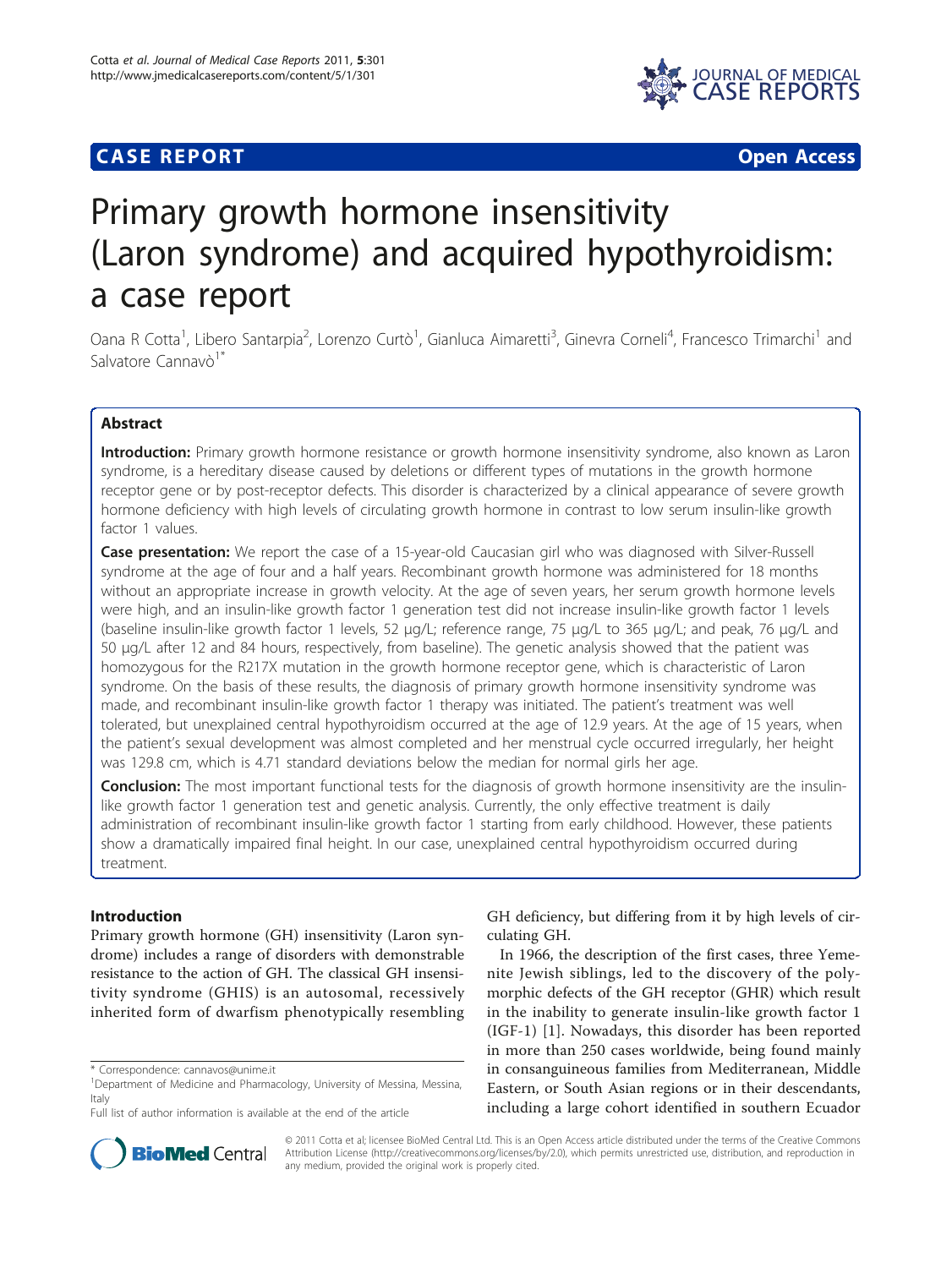who are considered to be descendants of conversos (Spanish Jews who became Catholic during the Inquisition) [[2\]](#page-4-0). To date, more than 70 unique GHR mutations have been identified in more than 250 GHIS patients. These include missense or non-sense mutations, splice site mutations, and insertions or deletions [\[3](#page-4-0),[4](#page-4-0)], and the vast majority of the point mutations have compromised the extracellular domain. These mutations are almost all recessively inherited in either homozygous or compound heterozygous form.

We present the outcome of eight-year recombinant IGF-1 (rIGF-1) replacement in a girl with Laron type dwarfism caused by an R217X mutation of the gene encoding for GHR, who developed hypothyroidism during treatment.

# Case presentation

A 13-year-old Caucasian girl was referred to our unit for the follow-up of Laron-type dwarfism diagnosed six years earlier. She was the second child of a Sicilian family of second-degree cousins. Both parents' heights were in the normal range: her father was 178 cm tall, and her mother was 160 cm tall, and they were 37 and 31 years old, respectively, at the time of conception. As the product of a 36-week, uneventful gestation and delivery, the patient was born with normal birth weight and size. Failure to thrive became evident after the first year of life, when both her height (61 cm, -7.06 standard deviations (SDs)) and weight (6610 g) were well below the third percentile. Her head circumference (45 cm) was in the third percentile but appeared disproportionally large for her body. The frontal fontanel was open  $(1.5 \text{ cm} \times 1.5 \text{ cm})$ , and pale skin, frontal bossing, blue sclera, a hypoplastic nasal bridge, obesity, and an increased upper-to-lower segment ratio were also noted. No hypoglycemic episode had been reported. Her routine blood analysis results were normal. Karyotype analysis revealed a normal, 46, XX female, and wrist radiography documented delayed bone maturation.

At the age of three and a half years, she underwent an endocrine evaluation in a pediatric center. Her baseline serum GH levels were 6 ng/mL and peaked at 8.5 ng/ mL during a clonidine test (150 mg/m<sup>2</sup>, orally). Her serum IGF-1 values were very low (31 ng/mL and 82.9 ng/mL on two different days; reference range, 100 ng/ mL to 500 ng/mL). Magnetic resonance imaging (MRI) showed a hypoplastic pituitary gland (images not available). At the age of four and a half years, she was diagnosed with Silver-Russell syndrome, and recombinant GH (rGH) was administered for 18 months without an appropriate increase in height velocity (3.5 cm/year, -3.20SD).

She was reevaluated at the age of seven years in an endocrine unit in another Italian city. Her serum GH level was high (26.8 ng/mL, representing the mean of three determinations during the same morning). An IGF-1 generation test (rGH, 0.03 mg/kg for four consecutive evenings) did not increase her IGF-1 levels (baseline IGF-1 level, 52 μg/L; reference range, 75 μg/L to 365 μg/L; peak, 76 μg/L and 50 μg/L after 12 and 84 hours, respectively, from the baseline). The genetic analysis showed that the patient was homozygous for the R217X mutation of the GHR gene [[5\]](#page-4-0), which is characteristic in patients with Laron syndrome. On the basis of these results, the diagnosis of primary GHIS was made and rIGF-1 therapy was initiated when she was seven and a half years of age. During the first year of treatment, her growth velocity showed a twofold increase. However, she did not experience appropriate catch-up growth, and at the age of 15 years, her height was 129.8 cm, 4.71SDs below the median for normal height (Figure [1\)](#page-2-0). The starting dose of rIGF-1 was 50 μg/kg twice daily, and the dose was titrated according to GH and IGF-1 levels to a maximum dose of 120 μg/kg twice daily. Treatment was administered continuously until she was 13 and a half years of age, when her treatment was withdrawn because of drug unavailability for approximately six months. To date, our patient is still in therapy. She reported no adverse effects, no hypoglycemic episodes occurred, and she did not experience arthralgia, myalgia, or skeletal pain. Periodic evaluation excluded intra-cranial hypertension. An otorhinolaryngologic evaluation revealed the presence of tonsillar and adenoidal hypertrophy after approximately eight years of rIGF-1 therapy.

At the age of 12.9 years, when she was referred to us, an endocrinologic evaluation showed a low serum-free thyroxine (FT4) level (9.96 pmol/L; reference range, 12 pmol/L to 22 pmol/L). Her serum-free triiodothyronine (FT3) level (4.71 pmol/L; reference range, 3.0 pmol/L to 6.8 pmol/L) and thyroid-stimulating hormone (TSH) level (1.370 μIU/mL) were within the reference ranges. Previously, the patient's thyroid function had always been normal. Her test results for serum levels of thyroid peroxidase and thyroglobulin antibodies had always been negative. Thyroid ultrasonography showed a reduced thyroid size (right lobe transverse diameter (TD) 11 mm and anteroposterior diameter (APD) 13 mm; left lobe TD 10 mm and APD 9 mm) with normal echotexture and without thyroid nodules. She was prescribed levothyroxine (LT4) therapy  $(1.25 \mu g/kg/day)$ , which resulted in normalization of her FT4 levels (12.07 pmol/L) and simultaneous suppression of TSH values (0.3 μIU/mL). Exogenous thyrotropin-releasing hormone administration (200 μg intravenously) induced a normal TSH response (peak at 20 minutes, 12.8 μIU/mL. An MRI study of her pituitary excluded any organic reason for central hypothyroidism. Puberty started six months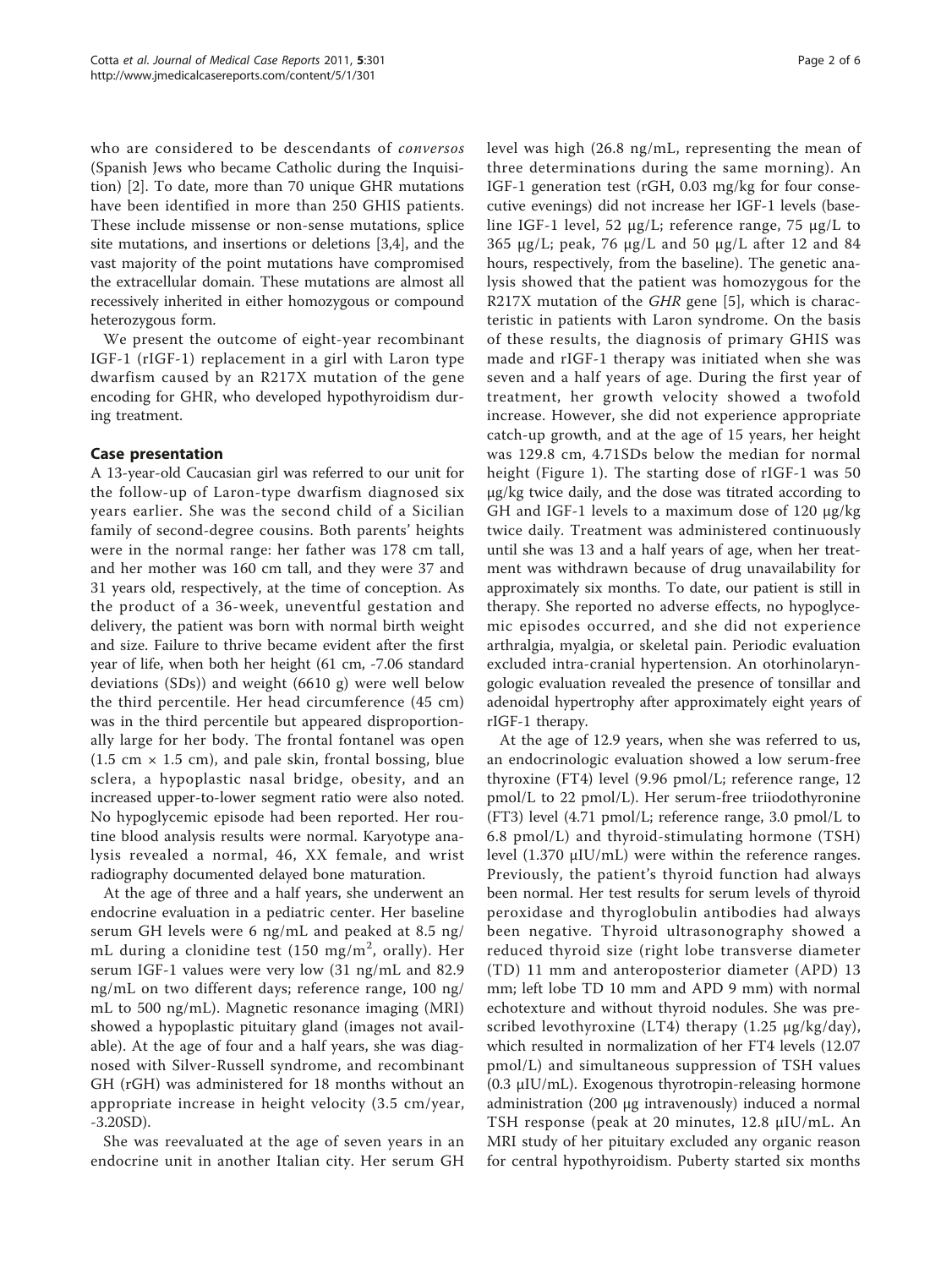<span id="page-2-0"></span>

later, and menarche occurred when she was 14.3 years of age. At the age of 15 years, the patient's sexual development was almost completed (Tanner stage 4), and her menstrual cycle occurred irregularly.

#### **Discussion**

Our patient has a typical case of Laron syndrome presenting with a classical GHIS phenotype and laboratory findings, but unfortunately was diagnosed and therefore treated at a late age. Clinically, patients with GHIS present in a manner virtually indistinguishable from those with severe GH deficiency. Birth weight and length are likely to be within the reference ranges, but post-natal linear growth is strikingly abnormal with a rapid decline in growth velocity soon after birth. The natural history, without proper treatment, results in an extremely short adult stature ranging between 4 and 10 SDs below the median for normal height [[6\]](#page-4-0). Relative obesity is present at birth and increases with age, with a relative excess of adipose tissue in the context of thin bones and diminished muscular mass. The upper-to-lower segment ratio is increased with regard to sex and chronologic age, denoting short limbs for trunk size. Congenital malformations, craniofacial abnormalities, and other physical features may be noted at birth. Facial bone growth is particularly retarded, and fontanel closure is delayed, leading to a disproportionate cephalofacial relationship because of the decreased vertical dimension of the face, with frontal bossing, a saddle nose, shallow orbits, and the setting sun sign of the eyes. Blue sclera may be noted, particularly in patients of Mediterranean or Middle Eastern origin. Hair growth is quite sparse in infancy and through early childhood. It is silky and forms temporal and frontal recessions. Tooth development is delayed, and the teeth may often be defective. The larynx is narrow, resulting in a very high-pitched voice. The genitalia and gonads are small from birth. Pubertal development is delayed, and the pubertal growth spurt is absent, but adult sexual maturation is eventually achieved. Walking and other gross motor developmental milestones are delayed because of the underdeveloped musculature. The hands and feet are small (acromicria). Hip dysplasia, notably avascular necrosis of the femoral head, has been reported in up to 25% of patients [[2\]](#page-4-0). The skin is thin and has a fine texture with wrinkles as in premature aging. Cardiological investigations and pulmonary function studies have revealed cardiomicria, reduced width of the cardiac muscle, reduced left ventricular output, and reduced maximal aerobic capacity [\[7](#page-4-0)]. Psychological evaluations suggest a great variability in intellectual development, ranging from normal intelligence to severe mental retardation [\[3](#page-4-0)].

The cardinal biochemical features of GHIS are low levels of all GH-dependent proteins, including very low or even undetectable serum IGF-1 levels, IGF binding protein 3, and acid labile subunit in association with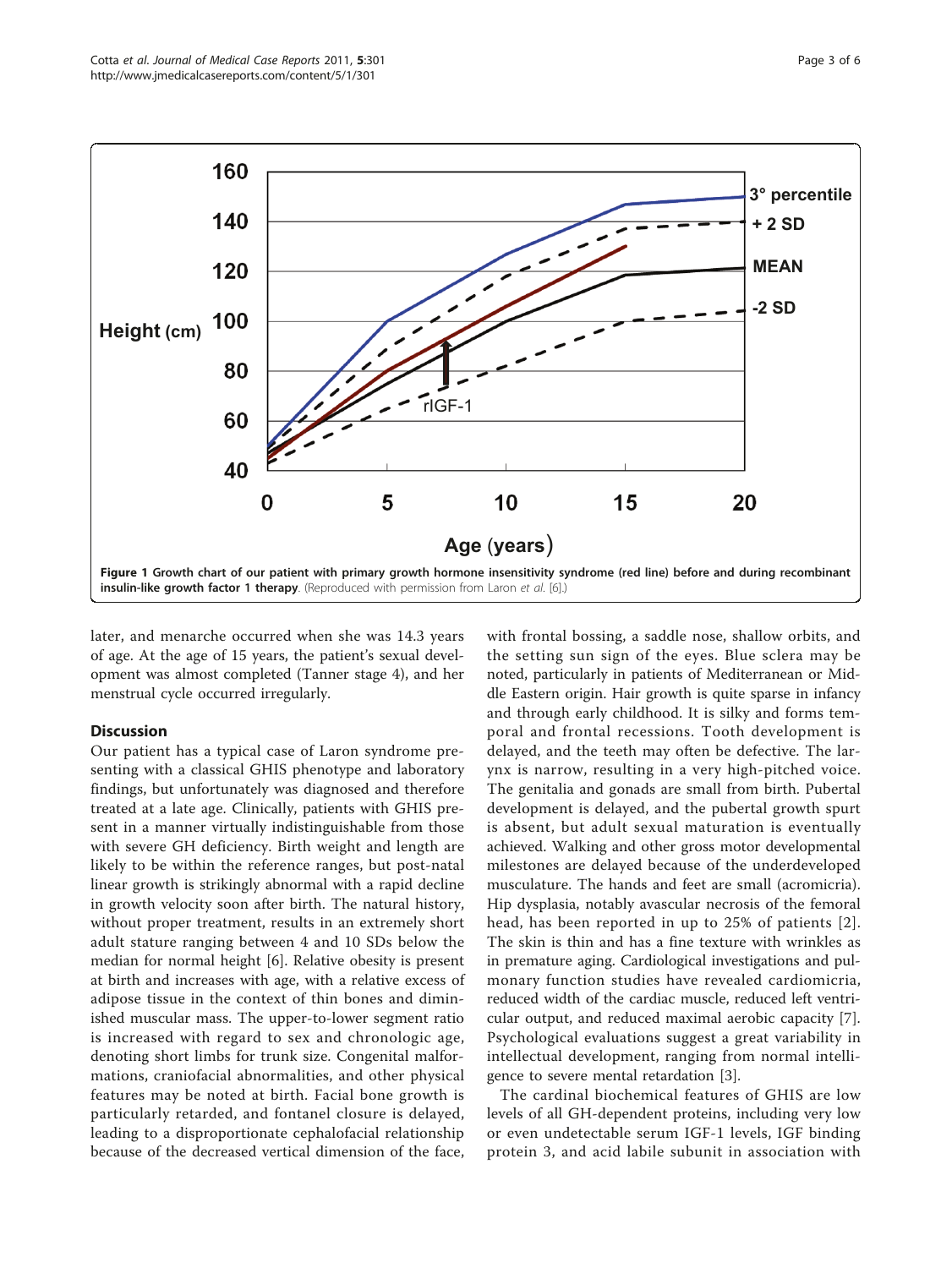normal or increased GH levels. The regulation of GH secretion and feedback mechanisms is normal. The most important functional test for the diagnosis is the IGF-1 generation test because serum IGF-1 levels are low and do not increase with the administration of exogenous rGH for days or weeks, demonstrating the state of GH resistance in these patients [[3\]](#page-4-0). Metabolic abnormalities include fasting hypoglycemia and hypercholesterolemia.

The underlying metabolic defect lies in the lack of responsiveness of the target organs to endogenous GH. In 1984, it was proven by liver biopsy that GH does not bind to its receptors and therefore is unable to generate IGF-1 [[8\]](#page-4-0). This explains why patients with primary GHIS typically have low to undetectable serum levels of IGF-1, even though serum GH levels are normal or high. In addition, exogenous rGH fails to accelerate growth or to stimulate serum IGF-1 levels or IGF binding protein 3 [[3](#page-4-0)]. At the age of four and a half years, our patient had been treated with rGH for a period of 18 months, but this therapy did not appropriately increase her growth velocity.

The only effective treatment is the daily administration of rIGF-1 starting from early childhood and probably throughout life. The rIGF-1 treatment accelerates linear growth velocity, and appropriate dose titrating results in tripling of the baseline growth rate during the first year of treatment [[9\]](#page-4-0). Even if these patients may never experience sufficient catch-up growth to bring their height within the normal range, they do achieve an adult height significantly greater than expected in the absence of therapy [\[9](#page-4-0)]. The main reasons could be, on the one hand, the inability to replicate physiological IGF-1 distribution and action and, on the other hand, the inability to restore GH defects, because animal studies indicate that GH has growth-promoting effects apart from the IGFs [\[10](#page-4-0)].

Evidence exists that rIGF-1 therapy also reduces body fat, stimulates kidney function, and maintains left ventricle dimension and function within the normal range of age-matched control subjects [[11\]](#page-4-0).

Hypoglycemia is the most frequent side effect, observed both before and during therapy and reported in as many as 50% of cases. Lymphoid tissue hypertrophy associated with hypoacusis and snoring occurs in approximately 22% of treated patients, and tonsillar or adenoidal hypertrophy requiring tonsillectomy or adenoidectomy has been seen in 10% of cases. Several cases of intra-cranial hypertension or papilledema have been observed. Increased growth of the internal organs, which was a main concern before long-term trials were conducted, has been reported but with no clinical impact, because this effect waned over time. Acromegaloid coarsening of the face has also been reported in a number of patients, particularly those of pubertal age

Our patient has been treated with rIGF-1 for approximately eight years, but she has not experienced enough catch-up growth to bring her height into the normal range. At the age of 15 years, she was 129.8 cm tall, which is 4.71 SDs below the median for normal height at her age. Except for tonsillar and adenoidal hypertrophy, no other known side effect has been reported.

[[9\]](#page-4-0).

The present knowledge of the effects of GH and IGF-1 deficiency on aging and lifespan suggests that untreated patients with congenital isolated IGF-1 deficiency seem to reach old age despite marked obesity, development of hyperlipidemia, and a tendency to develop diabetes and its complications, probably because the risk for cancer, a frequent cause of death in the general population, seems to be reduced in these patients [\[12](#page-4-0)].

Genetic analysis showed that our patient is homozygous for the R217X mutation in the GHR gene (homozygous C to T transition in exon 7 causing CGA to TGA substitution at codon 7) [[5\]](#page-4-0). The molecular defect occurs in the extracellular domain of the GHR and leads to a premature termination signal and a truncated non-functional receptor.

This particular mutation has been reported previously in several patients from countries located in the Mediterranean and Middle Eastern region, as well as in North America [[4,13](#page-4-0)]. The R217X mutation has been linked to the development of type 2 diabetes mellitus complicated by diabetic retinopathy in a patient with Laron-type dwarfism who had never been treated with rIGF-1 [[14](#page-4-0)]. The patient had background diabetic retinopathy and progressively developed exudates, microaneurysms, hemorrhages, and clinically significant macular edema. He also had subacute ischemic heart disease. This suggests that congenital IGF-I deficiency, similar to excess, may cause vascular complications of diabetes mellitus, also denoting that vascular endothelial growth factor can induce neovascularization in the presence of congenital IGF-I deficiency [[14\]](#page-4-0).

At the age of 12.9 years, our patient suddenly developed hypothyroidism. Both low levels of FT4 associated with normal TSH levels present at diagnosis and TSH suppression after a relatively low LT4 dose per kilogram reinforced the hypothesis of central hypothyroidism.

It seems unlikely that her hypothyroidism was induced by rIGF-1 therapy. In support of this theory is the fact that during rIGF-1 treatment withdrawal for approximately six months, the patient's thyroid function did not improve. During that time, we also performed LT4 withdrawal, which did not result in an increase in FT4. Our finding is in agreement with that of Klinger et al. [[15](#page-5-0)], who previously showed that rIGF-1 therapy does not cause abnormal thyroid function.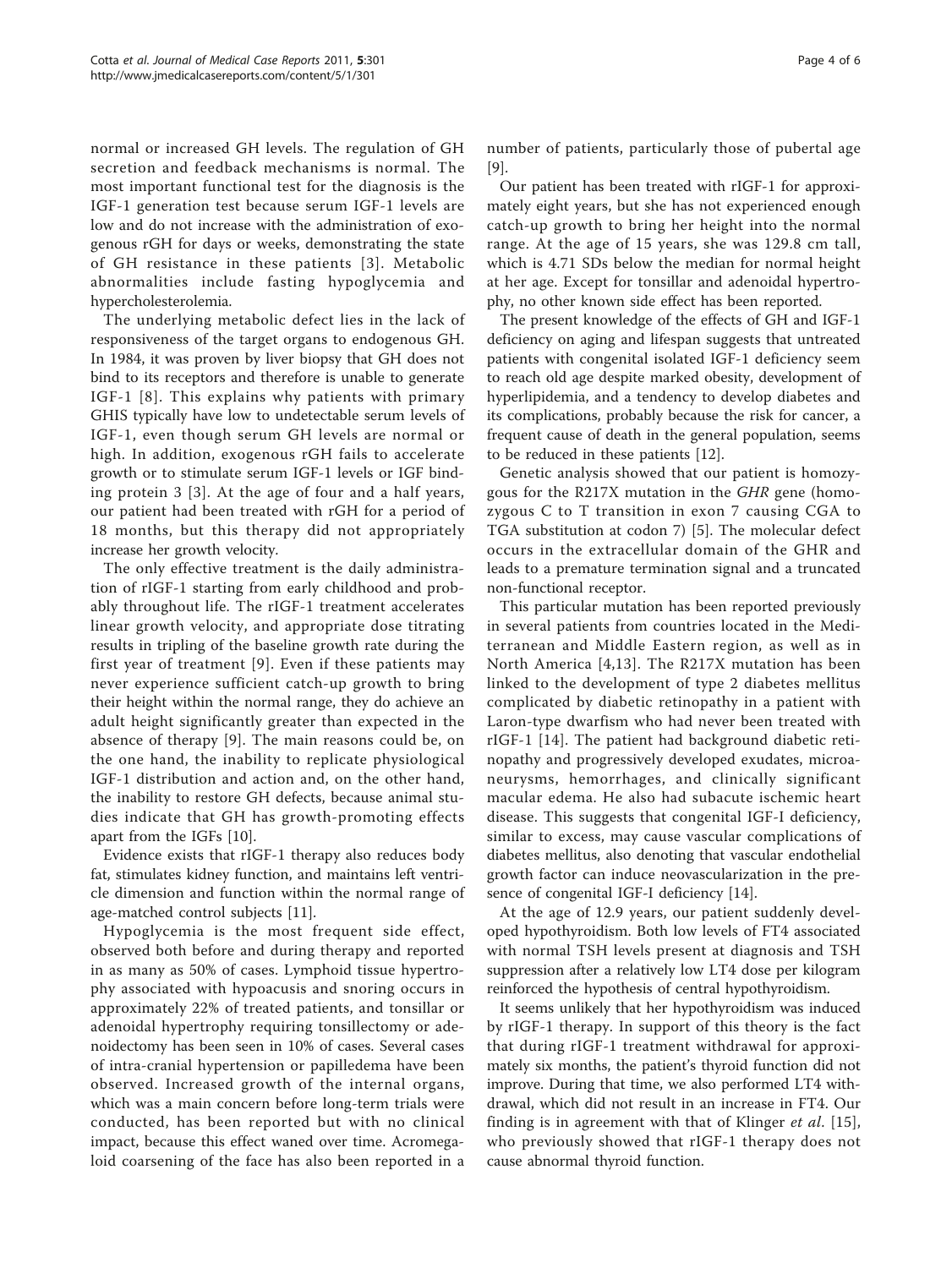<span id="page-4-0"></span>To the best of our knowledge, this is the first report of a case of GHIS associated with hypothyroidism. It remains to be seen whether there is any association with GHIS or whether it is an isolated case.

### Conclusions

Primary GH resistance or GHIS, also known as Laron syndrome, is a hereditary disease caused by deletions or mutations in the GHR gene or the post-receptor mechanisms. These polymorphic defects lead to the inability to generate IGF-1, which is the anabolic effector of GH. The early and continuous IGF-1 deficiency causes dwarfism as well as skeletal and muscular underdevelopment.

Daily administration of rIGF-1 is effective in promoting catch-up growth and is safe. However, no data are available concerning treatment throughout life. An early correct diagnosis of this syndrome is crucial for appropriate preventive care and therapy.

#### Patient's perspective

"I am a 15-year-old girl and for the last 10 years of my life, twice daily, I am given an injection that is supposed to help me grow and make up for the height difference that distinguishes me from the other girls my age. I cannot consider myself too satisfied by this therapy, because I did not get the results I was hoping for, but on the other hand I realize that this drug is my only chance to gain height.

"I have always been taken care of by fine doctors. They helped me a lot and I take this chance to thank them all, both doctors from Turin as well as from Messina.

"As far as my daily life is concerned, I can say that, despite everything, I have no problems interacting with my friends. They appreciate me for who I am, because both from a psychological and intellectual point of view I honestly do not think I have any difficulties. My strength relies in my strong character and in the fact that, I am aware that there are many other children who have problems, probably more serious than mine.

"For the future I hope that research, based also on real life experience, can progress and help all children born with my same problem."

### Consent

Written informed consent was obtained from the patient's father for publication of this case report and any accompanying images.

#### Abbreviations

levothyroxine; MRI: magnetic resonance imaging; rGH: recombinant growth hormone; rIGF-1: recombinant insulin-like growth factor 1; TD: transversal diameter; TSH: thyroid-stimulating hormone.

#### Author details

<sup>1</sup>Department of Medicine and Pharmacology, University of Messina, Messina, Italy. <sup>2</sup>Translational Research Unit, Department of Oncology Hospital of Prato and Istituto Toscano Tumori, Firenze, Italy. <sup>3</sup>Endocrinology, Department of Experimental and Clinical Medicine, University A. Avogadro del Piemonte Orientale, Novara, Italy. <sup>4</sup> Division of Endocrinology and Metabolism, Department of Internal Medicine, University of Turin, Turin, Italy.

#### Authors' contributions

All authors contributed to the management of the patient. In addition, ORC collected data regarding the patient and wrote the manuscript. LS and LC reviewed the literature concerning the case. FT was a major contributor to the writing of the manuscript. SC analyzed the data and supervised the editing of the manuscript. All authors read and approved the final manuscript.

#### Competing interests

The authors declare that they have no competing interests.

Received: 26 October 2009 Accepted: 11 July 2011 Published: 11 July 2011

#### References

- Laron Z, Pertzelan A, Mannheimer S: [Genetic pituitary dwarfism with high](http://www.ncbi.nlm.nih.gov/pubmed/5916640?dopt=Abstract) [serum concentration of growth hormone: a new inborn error of](http://www.ncbi.nlm.nih.gov/pubmed/5916640?dopt=Abstract) [metabolism?](http://www.ncbi.nlm.nih.gov/pubmed/5916640?dopt=Abstract) Isr J Med Sci 1966, 2:152-155.
- 2. Rosenbloom AL, Guevara-Aguirre J, Rosenfeld RG, Francke U: [Growth](http://www.ncbi.nlm.nih.gov/pubmed/10599699?dopt=Abstract) [hormone receptor deficiency in Ecuador.](http://www.ncbi.nlm.nih.gov/pubmed/10599699?dopt=Abstract) J Clin Endocrinol Metab 1999, 84:4436-4443.
- 3. Laron Z: [Laron syndrome \(primary growth hormone resistance or](http://www.ncbi.nlm.nih.gov/pubmed/15001582?dopt=Abstract) [insensitivity\): the personal experience 1958-2003.](http://www.ncbi.nlm.nih.gov/pubmed/15001582?dopt=Abstract) J Clin Endocrinol Metab 2004, 89:1031-1044.
- 4. Savage MO, Attie KM, David A, Metherell LA, Clark AJ, Camacho-Hübner C: [Endocrine assessment, molecular characterization and treatment of](http://www.ncbi.nlm.nih.gov/pubmed/16932322?dopt=Abstract) [growth hormone insensitivity disorders.](http://www.ncbi.nlm.nih.gov/pubmed/16932322?dopt=Abstract) Nat Clin Pract Endocrinol Metab 2006, 2:395-407.
- 5. Fassone L, Corneli G, Bellone S, Camacho-Hübner C, Aimaretti G, Cappa M, Ubertini G, Bona G: [Growth hormone receptor gene mutations in two](http://www.ncbi.nlm.nih.gov/pubmed/17598975?dopt=Abstract) [Italian patients with Laron syndrome.](http://www.ncbi.nlm.nih.gov/pubmed/17598975?dopt=Abstract) J Endocrinol Invest 2007, 30:417-420.
- Laron Z, Lilos P, Klinger B: [Growth curves for Laron syndrome.](http://www.ncbi.nlm.nih.gov/pubmed/8333769?dopt=Abstract) Arch Dis Child 1993, 68:768-770.
- 7. Ben-Dov I, Gaides M, Scheinowitz M, Wagner R, Laron Z: Reduced exercise capacity in untreated adults with primary growth hormone resistance (Laron syndrome). Clin Endocrinol (Oxf) 2003, 59:763-767.
- 8. Eshet R, Laron Z, Pertzelan A, Dintzman M: [Defect of human growth](http://www.ncbi.nlm.nih.gov/pubmed/6321400?dopt=Abstract) [hormone in the liver of two patients with Laron type dwarfism.](http://www.ncbi.nlm.nih.gov/pubmed/6321400?dopt=Abstract) Isr J Med Sci 1984, 20:8-11.
- 9. Chernausek SD, Backeljauw PF, Frane J, Kuntze J, Underwood LE, GH Insensitivity Syndrome Collaborative Group: Long-term treatment with recombinant insulin-like growth factor (IGF)-I in children with severe IGF-I deficiency due to growth hormone insensitivity. J Clin Endocrinol Metab 2007, 3:902-910.
- 10. Lupu F, Terwilliger JD, Lee K, Segre GV, Efstratiadis A: [Roles of growth](http://www.ncbi.nlm.nih.gov/pubmed/11133160?dopt=Abstract) [hormone and insulin-like growth factor 1 in mouse postnatal growth.](http://www.ncbi.nlm.nih.gov/pubmed/11133160?dopt=Abstract) Dev Biol 2001, 229:141-162.
- 11. Scheinowitz M, Feinberg MS, Laron Z: [IGF-I replacement therapy in](http://www.ncbi.nlm.nih.gov/pubmed/19117781?dopt=Abstract) [children with congenital IGF-I deficiency \(Laron syndrome\) maintains](http://www.ncbi.nlm.nih.gov/pubmed/19117781?dopt=Abstract) [heart dimension and function.](http://www.ncbi.nlm.nih.gov/pubmed/19117781?dopt=Abstract) Growth Horm IGF Res 2009, 19:280-282.
- 12. Laron Z: [The GH-IGF1 axis and longevity: the paradigm of IGF1](http://www.ncbi.nlm.nih.gov/pubmed/18359741?dopt=Abstract) [deficiency.](http://www.ncbi.nlm.nih.gov/pubmed/18359741?dopt=Abstract) Hormones 2008, 7:24-27.
- 13. Berg MA, Argente J, Chernausek S, Gracia R, Guevara-Aguirre J, Hopp M, Pérez-Jurado L, Rosenbloom A, Toledo SP, Francke U: [Diverse growth](http://www.ncbi.nlm.nih.gov/pubmed/8488849?dopt=Abstract) [hormone receptor gene mutations in Laron syndrome.](http://www.ncbi.nlm.nih.gov/pubmed/8488849?dopt=Abstract) Am J Hum Genet 1993, 52:998-1005.
- 14. Laron Z, Weinberger D: [Diabetic retinopathy in two patients with](http://www.ncbi.nlm.nih.gov/pubmed/15248828?dopt=Abstract) [congenital IGF-I deficiency \(Laron syndrome\).](http://www.ncbi.nlm.nih.gov/pubmed/15248828?dopt=Abstract) Eur J Endocrinol 2004, 151:103-106.

APD: anteroposterior diameter; FT3: free triiodothyronine; FT4: free thyroxine; GH: growth hormone; GHIS: growth hormone insensitivity syndrome; GHR: growth hormone receptor; IGF-1: insulin-like growth factor 1; LT4: